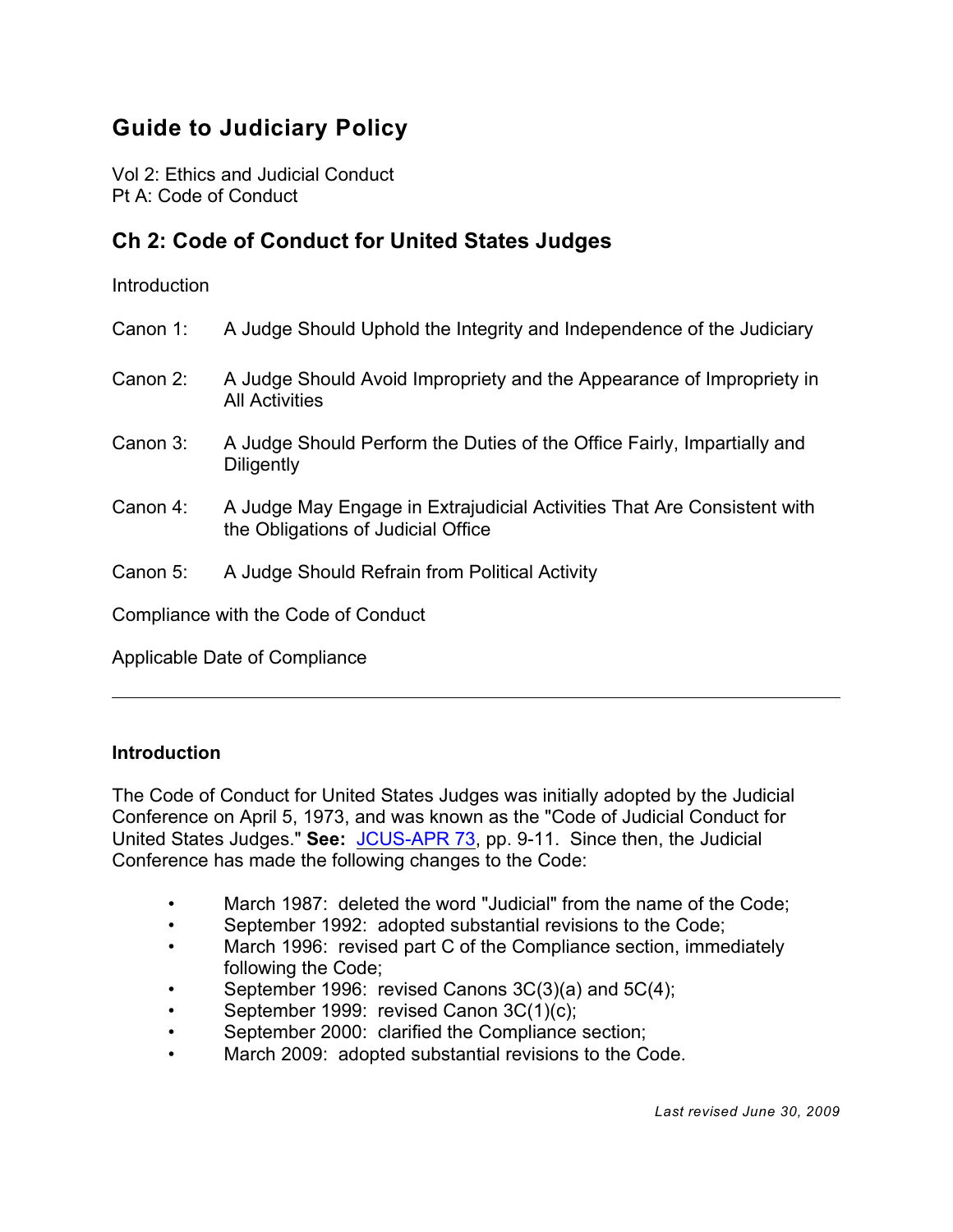This Code applies to United States circuit judges, district judges, Court of International Trade judges, Court of Federal Claims judges, bankruptcy judges, and magistrate judges. Certain provisions of this Code apply to special masters and commissioners as indicated in the "Compliance" section. The Tax Court, Court of Appeals for Veterans Claims, and Court of Appeals for the Armed Forces have adopted this Code.

The Judicial Conference has authorized its Committee on Codes of Conduct to render advisory opinions about this Code only when requested by a judge to whom this Code applies. Requests for opinions and other questions concerning this Code and its applicability should be addressed to the Chair of the Committee on Codes of Conduct by email or as follows:

Chair, Committee on Codes of Conduct c/o General Counsel Administrative Office of the United States Courts Thurgood Marshall Federal Judiciary Building One Columbus Circle, N.E. Washington, D.C. 20544 202-502-1100

Procedural questions may be addressed to:

Office of the General Counsel Administrative Office of the United States Courts Thurgood Marshall Federal Judiciary Building One Columbus Circle, N.E. Washington, D.C. 20544 202-502-1100

## **CANON 1: A JUDGE SHOULD UPHOLD THE INTEGRITY AND INDEPENDENCE OF THE JUDICIARY**

An independent and honorable judiciary is indispensable to justice in our society. A judge should maintain and enforce high standards of conduct and should personally observe those standards, so that the integrity and independence of the judiciary may be preserved. The provisions of this Code should be construed and applied to further that objective.

#### **COMMENTARY**

Deference to the judgments and rulings of courts depends on public confidence in the integrity and independence of judges. The integrity and independence of judges depend in turn on their acting without fear or favor. Although judges should be independent, they must comply with the law and should comply with this Code.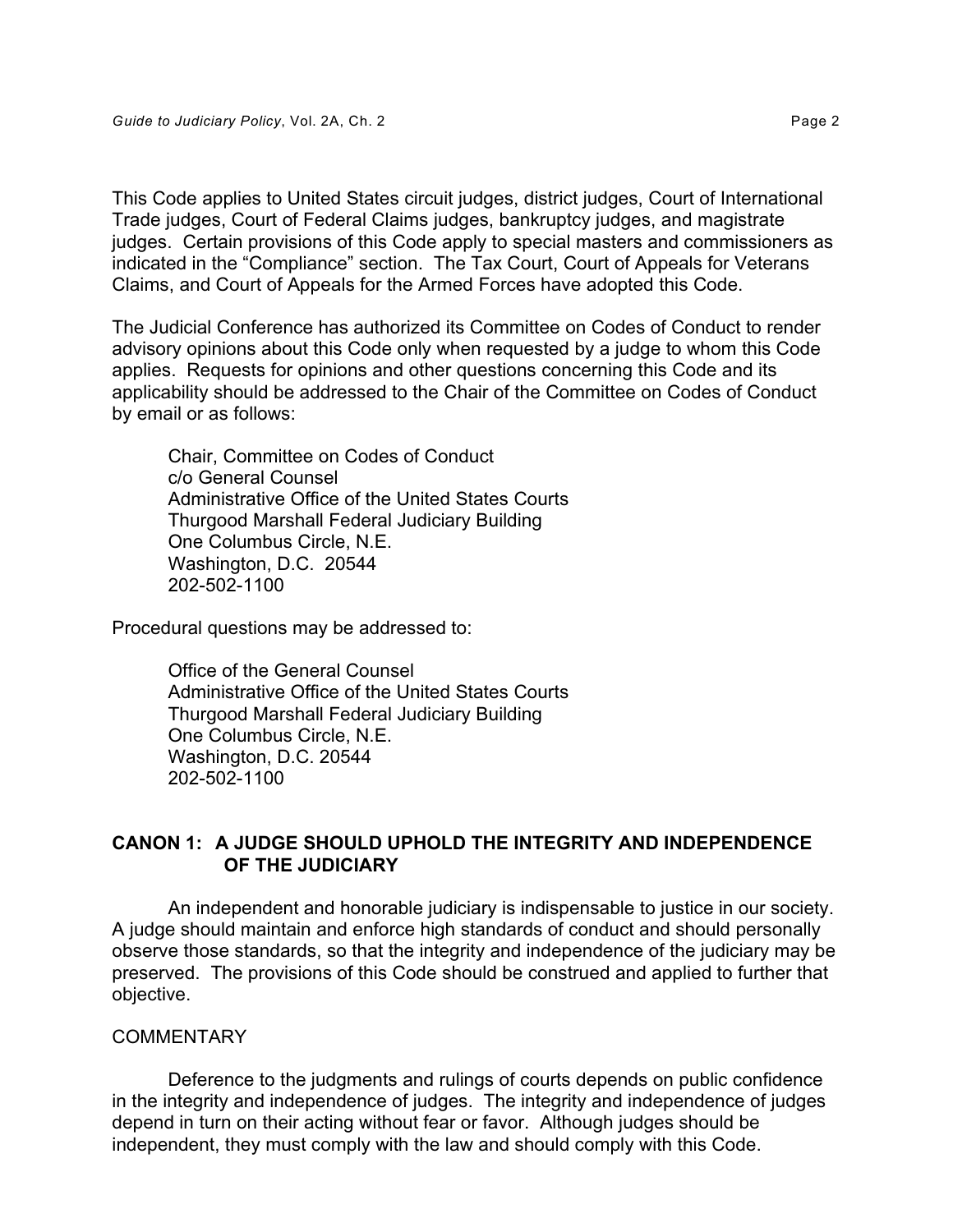Adherence to this responsibility helps to maintain public confidence in the impartiality of the judiciary. Conversely, violation of this Code diminishes public confidence in the judiciary and injures our system of government under law.

The Canons are rules of reason. They should be applied consistently with constitutional requirements, statutes, other court rules and decisional law, and in the context of all relevant circumstances. The Code is to be construed so it does not impinge on the essential independence of judges in making judicial decisions.

The Code is designed to provide guidance to judges and nominees for judicial office. It may also provide standards of conduct for application in proceedings under the Judicial Councils Reform and Judicial Conduct and Disability Act of 1980 (28 U.S.C. §§ 332(d)(1), 351-364). Not every violation of the Code should lead to disciplinary action. Whether disciplinary action is appropriate, and the degree of discipline, should be determined through a reasonable application of the text and should depend on such factors as the seriousness of the improper activity, the intent of the judge, whether there is a pattern of improper activity, and the effect of the improper activity on others or on the judicial system. Many of the restrictions in the Code are necessarily cast in general terms, and judges may reasonably differ in their interpretation. Furthermore, the Code is not designed or intended as a basis for civil liability or criminal prosecution. Finally, the Code is not intended to be used for tactical advantage.

## **CANON 2: A JUDGE SHOULD AVOID IMPROPRIETY AND THE APPEARANCE OF IMPROPRIETY IN ALL ACTIVITIES**

- A. *Respect for Law.* A judge should respect and comply with the law and should act at all times in a manner that promotes public confidence in the integrity and impartiality of the judiciary.
- B. *Outside Influence.* A judge should not allow family, social, political, financial, or other relationships to influence judicial conduct or judgment. A judge should neither lend the prestige of the judicial office to advance the private interests of the judge or others nor convey or permit others to convey the impression that they are in a special position to influence the judge. A judge should not testify voluntarily as a character witness.
- C. *Nondiscriminatory Membership.* A judge should not hold membership in any organization that practices invidious discrimination on the basis of race, sex, religion, or national origin.

#### **COMMENTARY**

**Canon 2A.** An appearance of impropriety occurs when reasonable minds, with knowledge of all the relevant circumstances disclosed by a reasonable inquiry, would conclude that the judge's honesty, integrity, impartiality, temperament, or fitness to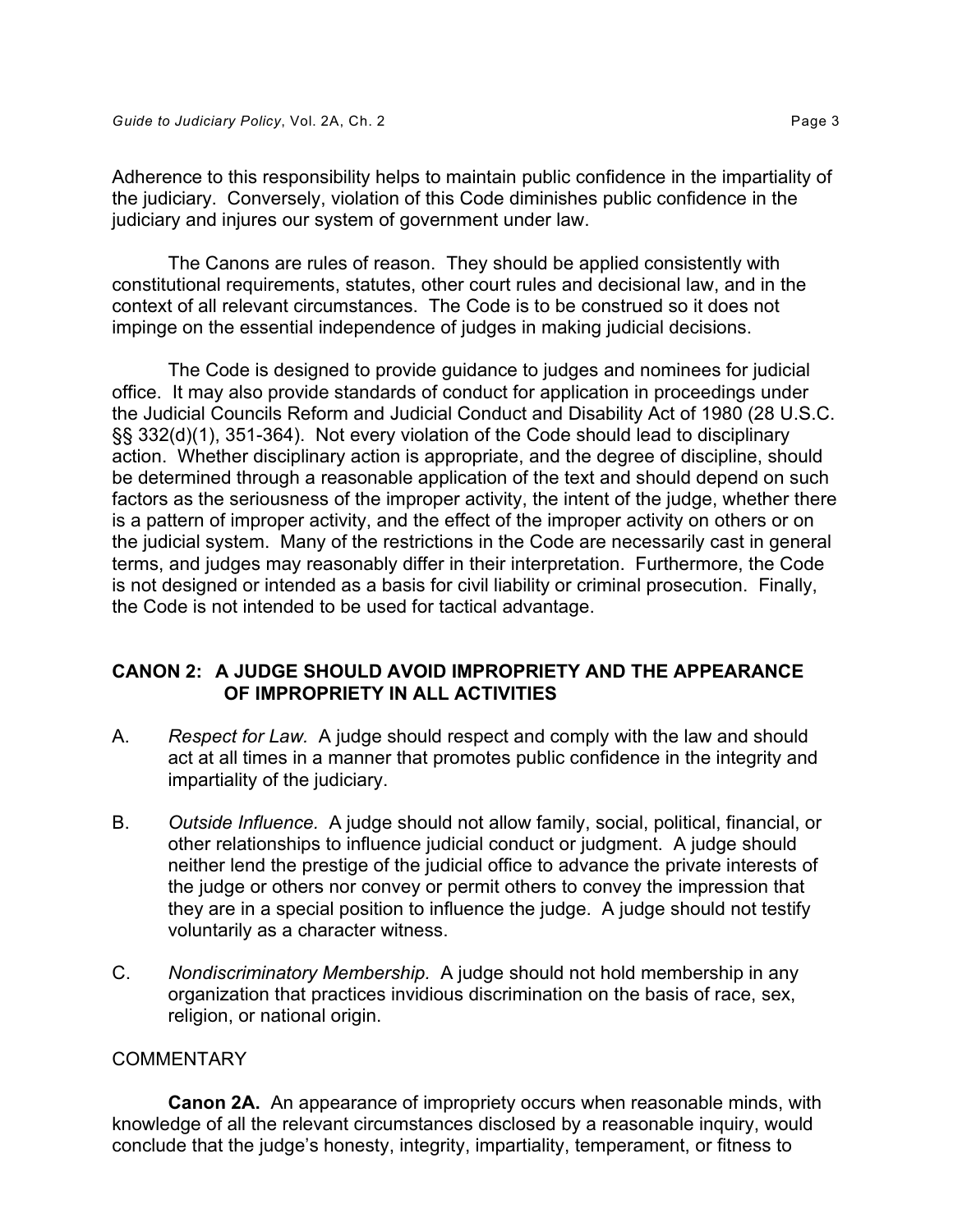serve as a judge is impaired. Public confidence in the judiciary is eroded by irresponsible or improper conduct by judges. A judge must avoid all impropriety and appearance of impropriety. This prohibition applies to both professional and personal conduct. A judge must expect to be the subject of constant public scrutiny and accept freely and willingly restrictions that might be viewed as burdensome by the ordinary citizen. Because it is not practicable to list all prohibited acts, the prohibition is necessarily cast in general terms that extend to conduct by judges that is harmful although not specifically mentioned in the Code. Actual improprieties under this standard include violations of law, court rules, or other specific provisions of this Code.

**Canon 2B.** Testimony as a character witness injects the prestige of the judicial office into the proceeding in which the judge testifies and may be perceived as an official testimonial. A judge should discourage a party from requiring the judge to testify as a character witness except in unusual circumstances when the demands of justice require. This Canon does not create a privilege against testifying in response to an official summons.

A judge should avoid lending the prestige of judicial office to advance the private interests of the judge or others. For example, a judge should not use the judge's judicial position or title to gain advantage in litigation involving a friend or a member of the judge's family. In contracts for publication of a judge's writings, a judge should retain control over the advertising to avoid exploitation of the judge's office.

A judge should be sensitive to possible abuse of the prestige of office. A judge should not initiate communications to a sentencing judge or a probation or corrections officer but may provide information to such persons in response to a formal request. Judges may participate in the process of judicial selection by cooperating with appointing authorities and screening committees seeking names for consideration and by responding to official inquiries concerning a person being considered for a judgeship.

 whose membership limitations could not be constitutionally prohibited. *See New York*  **Canon 2C.** Membership of a judge in an organization that practices invidious discrimination gives rise to perceptions that the judge's impartiality is impaired. Canon 2C refers to the current practices of the organization. Whether an organization practices invidious discrimination is often a complex question to which judges should be sensitive. The answer cannot be determined from a mere examination of an organization's current membership rolls but rather depends on how the organization selects members and other relevant factors, such as that the organization is dedicated to the preservation of religious, ethnic or cultural values of legitimate common interest to its members, or that it is in fact and effect an intimate, purely private organization *State Club Ass'n. Inc. v. City of New York*, 487 U.S. 1, 108 S. Ct. 2225, 101 L. Ed. 2d 1 (1988); *Board of Directors of Rotary International v. Rotary Club of Duarte*, 481 U.S. 537, 107 S. Ct. 1940, 95 L. Ed. 2d 474 (1987); *Roberts v. United States Jaycees*, 468 U.S. 609, 104 S. Ct. 3244, 82 L. Ed. 2d 462 (1984). Other relevant factors include the size and nature of the organization and the diversity of persons in the locale who might reasonably be considered potential members. Thus the mere absence of diverse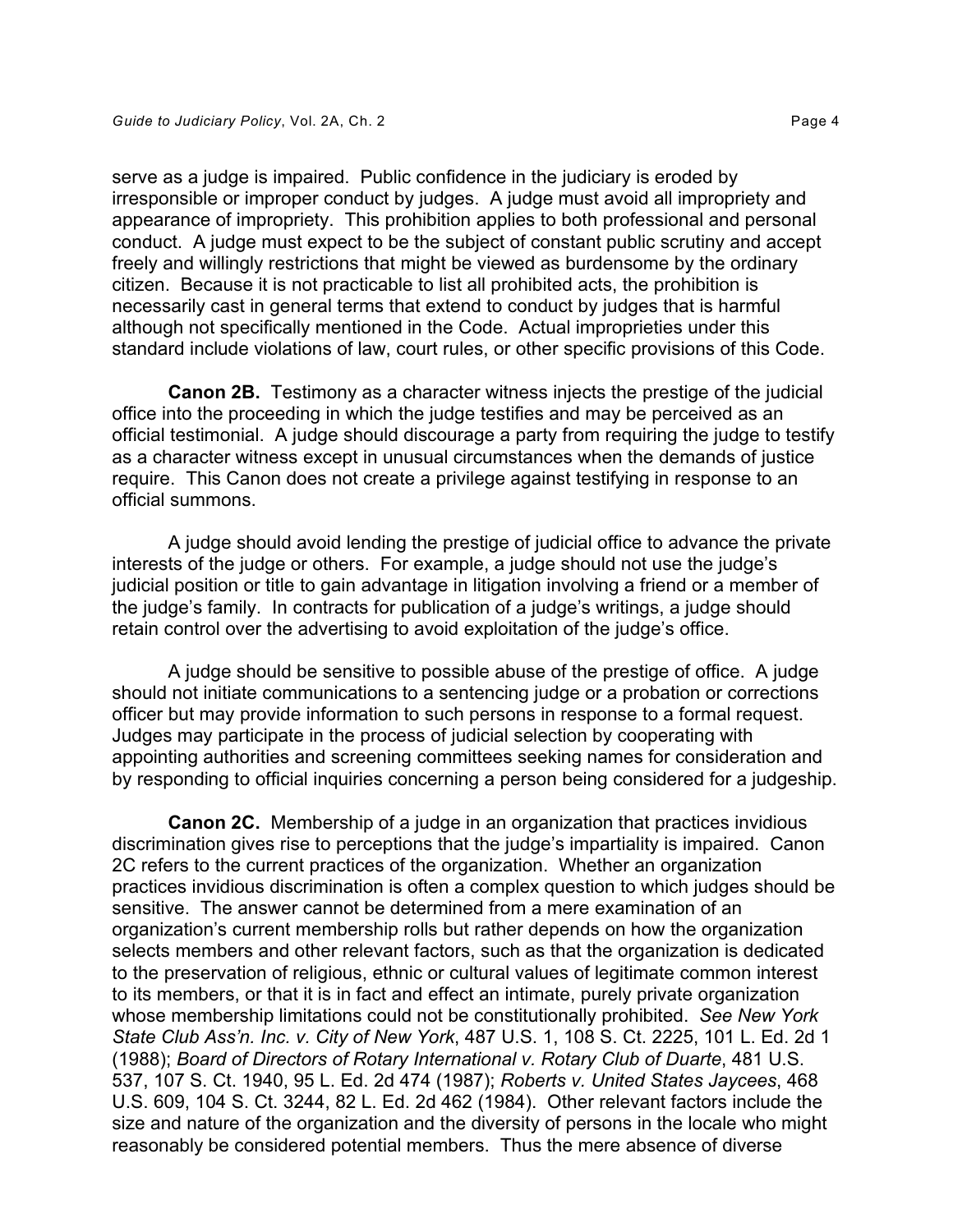membership does not by itself demonstrate a violation unless reasonable persons with knowledge of all the relevant circumstances would expect that the membership would be diverse in the absence of invidious discrimination. Absent such factors, an organization is generally said to discriminate invidiously if it arbitrarily excludes from membership on the basis of race, religion, sex, or national origin persons who would otherwise be admitted to membership.

Although Canon 2C relates only to membership in organizations that invidiously discriminate on the basis of race, sex, religion or national origin, a judge's membership in an organization that engages in any invidiously discriminatory membership practices prohibited by applicable law violates Canons 2 and 2A and gives the appearance of impropriety. In addition, it would be a violation of Canons 2 and 2A for a judge to arrange a meeting at a club that the judge knows practices invidious discrimination on the basis of race, sex, religion, or national origin in its membership or other policies, or for the judge to use such a club regularly. Moreover, public manifestation by a judge of the judge's knowing approval of invidious discrimination on any basis gives the appearance of impropriety under Canon 2 and diminishes public confidence in the integrity and impartiality of the judiciary, in violation of Canon 2A.

When a judge determines that an organization to which the judge belongs engages in invidious discrimination that would preclude membership under Canon 2C or under Canons 2 and 2A, the judge is permitted, in lieu of resigning, to make immediate and continuous efforts to have the organization discontinue its invidiously discriminatory practices. If the organization fails to discontinue its invidiously discriminatory practices as promptly as possible (and in all events within two years of the judge's first learning of the practices), the judge should resign immediately from the organization.

## **CANON 3: A JUDGE SHOULD PERFORM THE DUTIES OF THE OFFICE FAIRLY, IMPARTIALLY AND DILIGENTLY**

The duties of judicial office take precedence over all other activities. In performing the duties prescribed by law, the judge should adhere to the following standards:

- A. *Adjudicative Responsibilities.* 
	- (1) A judge should be faithful to, and maintain professional competence in, the law and should not be swayed by partisan interests, public clamor, or fear of criticism.
	- (2) A judge should hear and decide matters assigned, unless disqualified, and should maintain order and decorum in all judicial proceedings.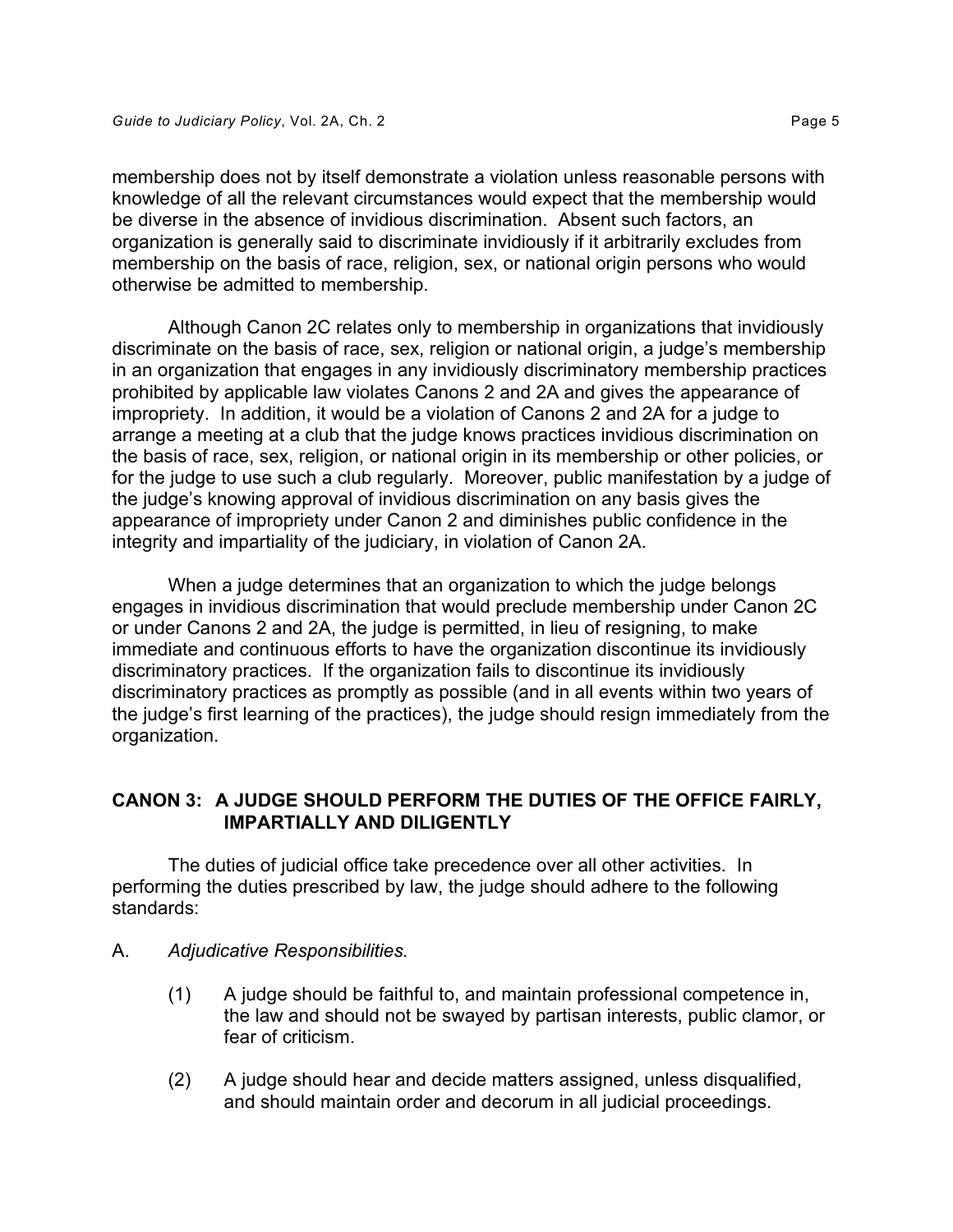- (3) A judge should be patient, dignified, respectful, and courteous to litigants, jurors, witnesses, lawyers, and others with whom the judge deals in an official capacity. A judge should require similar conduct of those subject to the judge's control, including lawyers to the extent consistent with their role in the adversary process.
- (4) A judge should accord to every person who has a legal interest in a proceeding, and that person's lawyer, the full right to be heard according to law. Except as set out below, a judge should not initiate, permit, or consider ex parte communications or consider other communications concerning a pending or impending matter that are made outside the presence of the parties or their lawyers. If a judge receives an unauthorized ex parte communication bearing on the substance of a matter, the judge should promptly notify the parties of the subject matter of the communication and allow the parties an opportunity to respond, if requested. A judge may:

(a) initiate, permit, or consider ex parte communications as authorized by law;

(b) when circumstances require it, permit ex parte communication for scheduling, administrative, or emergency purposes, but only if the ex parte communication does not address substantive matters and the judge reasonably believes that no party will gain a procedural, substantive, or tactical advantage as a result of the ex parte communication;

(c) obtain the written advice of a disinterested expert on the law, but only after giving advance notice to the parties of the person to be consulted and the subject matter of the advice and affording the parties reasonable opportunity to object and respond to the notice and to the advice received; or

(d) with the consent of the parties, confer separately with the parties and their counsel in an effort to mediate or settle pending matters.

- (5) A judge should dispose promptly of the business of the court.
- (6) A judge should not make public comment on the merits of a matter pending or impending in any court. A judge should require similar restraint by court personnel subject to the judge's direction and control. The prohibition on public comment on the merits does not extend to public statements made in the course of the judge's official duties, to explanations of court procedures, or to scholarly presentations made for purposes of legal education.
- B. *Administrative Responsibilities.*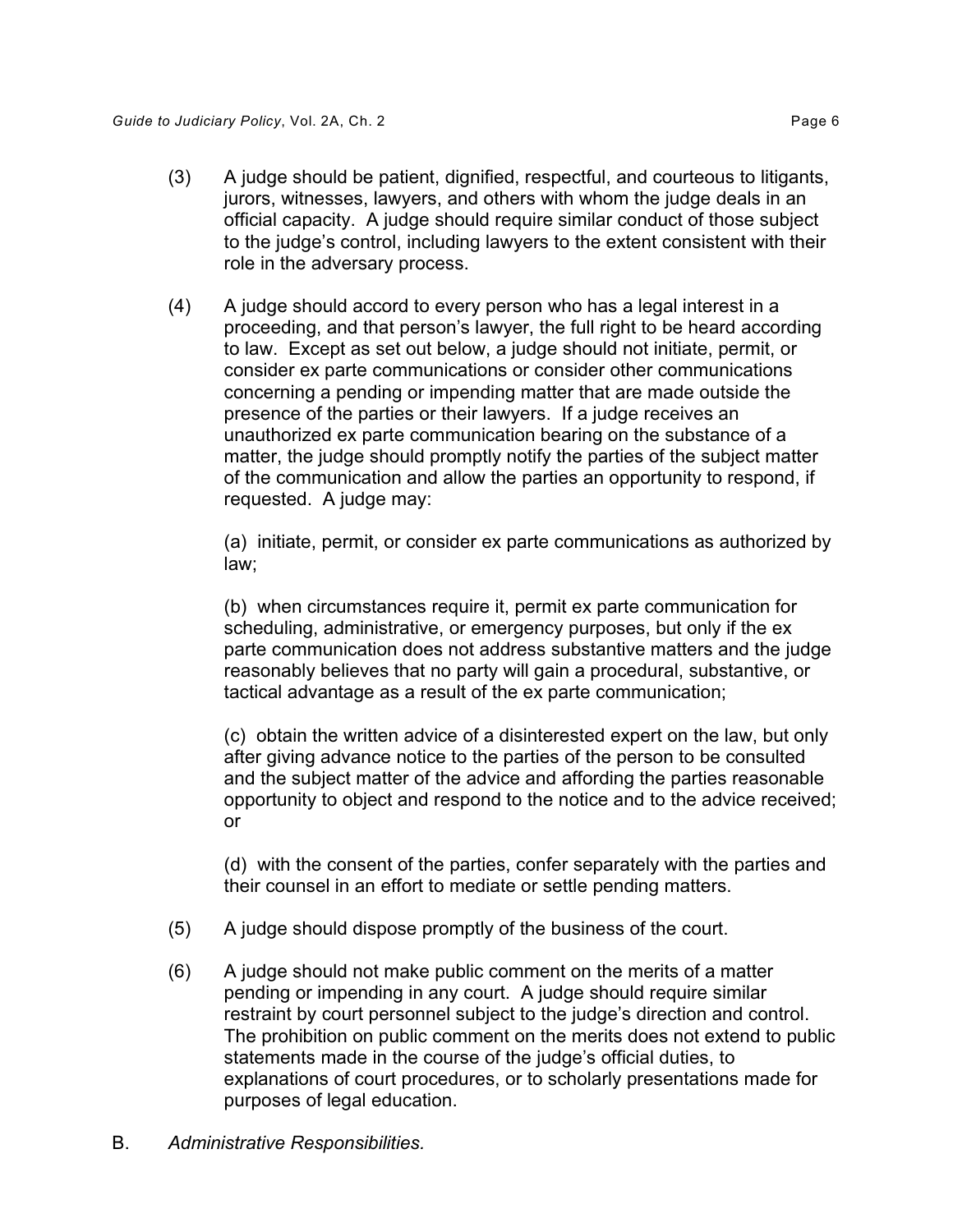- (1) A judge should diligently discharge administrative responsibilities, maintain professional competence in judicial administration, and facilitate the performance of the administrative responsibilities of other judges and court personnel.
- (2) A judge should not direct court personnel to engage in conduct on the judge's behalf or as the judge's representative when that conduct would contravene the Code if undertaken by the judge.
- (3) A judge should exercise the power of appointment fairly and only on the basis of merit, avoiding unnecessary appointments, nepotism, and favoritism. A judge should not approve compensation of appointees beyond the fair value of services rendered.
- (4) A judge with supervisory authority over other judges should take reasonable measures to ensure that they perform their duties timely and effectively.
- (5) A judge should take appropriate action upon learning of reliable evidence indicating the likelihood that a judge's conduct contravened this Code or a lawyer violated applicable rules of professional conduct.
- C. *Disqualification.* 
	- (1) A judge shall disqualify himself or herself in a proceeding in which the judge's impartiality might reasonably be questioned, including but not limited to instances in which:

(a) the judge has a personal bias or prejudice concerning a party, or personal knowledge of disputed evidentiary facts concerning the proceeding;

(b) the judge served as a lawyer in the matter in controversy, or a lawyer with whom the judge previously practiced law served during such association as a lawyer concerning the matter, or the judge or lawyer has been a material witness;

(c) the judge knows that the judge, individually or as a fiduciary, or the judge's spouse or minor child residing in the judge's household, has a financial interest in the subject matter in controversy or in a party to the proceeding, or any other interest that could be affected substantially by the outcome of the proceeding;

(d) the judge or the judge's spouse, or a person related to either within the third degree of relationship, or the spouse of such a person is: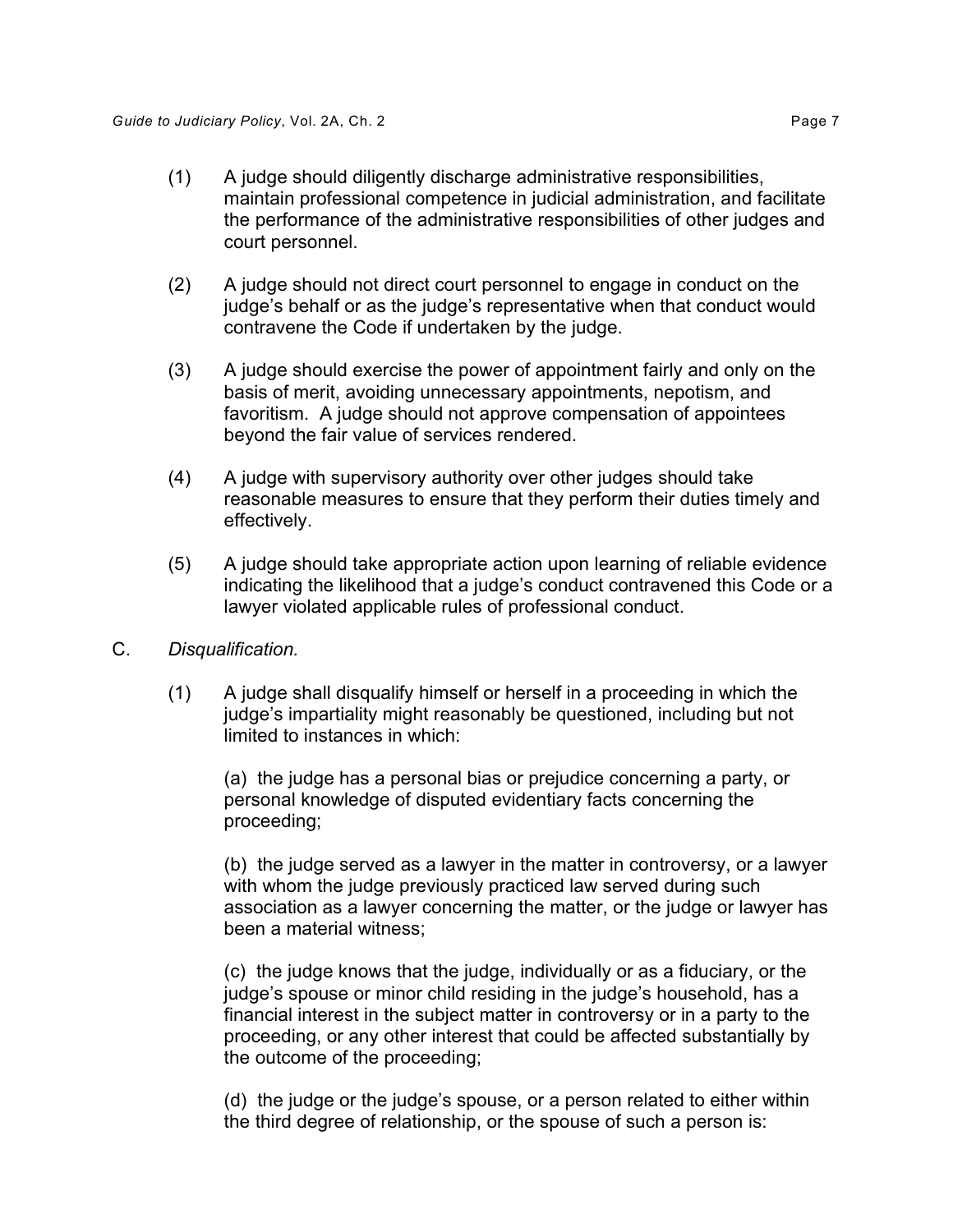(i) a party to the proceeding, or an officer, director, or trustee of a party;

(ii) acting as a lawyer in the proceeding;

(iii) known by the judge to have an interest that could be substantially affected by the outcome of the proceeding; or

(iv) to the judge's knowledge likely to be a material witness in the proceeding;

(e) the judge has served in governmental employment and in that capacity participated as a judge (in a previous judicial position), counsel, advisor, or material witness concerning the proceeding or has expressed an opinion concerning the merits of the particular case in controversy.

- (2) A judge should keep informed about the judge's personal and fiduciary financial interests and make a reasonable effort to keep informed about the personal financial interests of the judge's spouse and minor children residing in the judge's household.
- (3) For the purposes of this section:

(a) the degree of relationship is calculated according to the civil law system; the following relatives are within the third degree of relationship: parent, child, grandparent, grandchild, great grandparent, great grandchild, sister, brother, aunt, uncle, niece, and nephew; the listed relatives include whole and half blood relatives and most step relatives;

(b) "fiduciary" includes such relationships as executor, administrator, trustee, and guardian;

(c) "financial interest" means ownership of a legal or equitable interest, however small, or a relationship as director, advisor, or other active participant in the affairs of a party, except that:

(i) ownership in a mutual or common investment fund that holds securities is not a "financial interest" in such securities unless the judge participates in the management of the fund;

(ii) an office in an educational, religious, charitable, fraternal, or civic organization is not a "financial interest" in securities held by the organization;

(iii) the proprietary interest of a policyholder in a mutual insurance company, or a depositor in a mutual savings association, or a similar proprietary interest, is a "financial interest" in the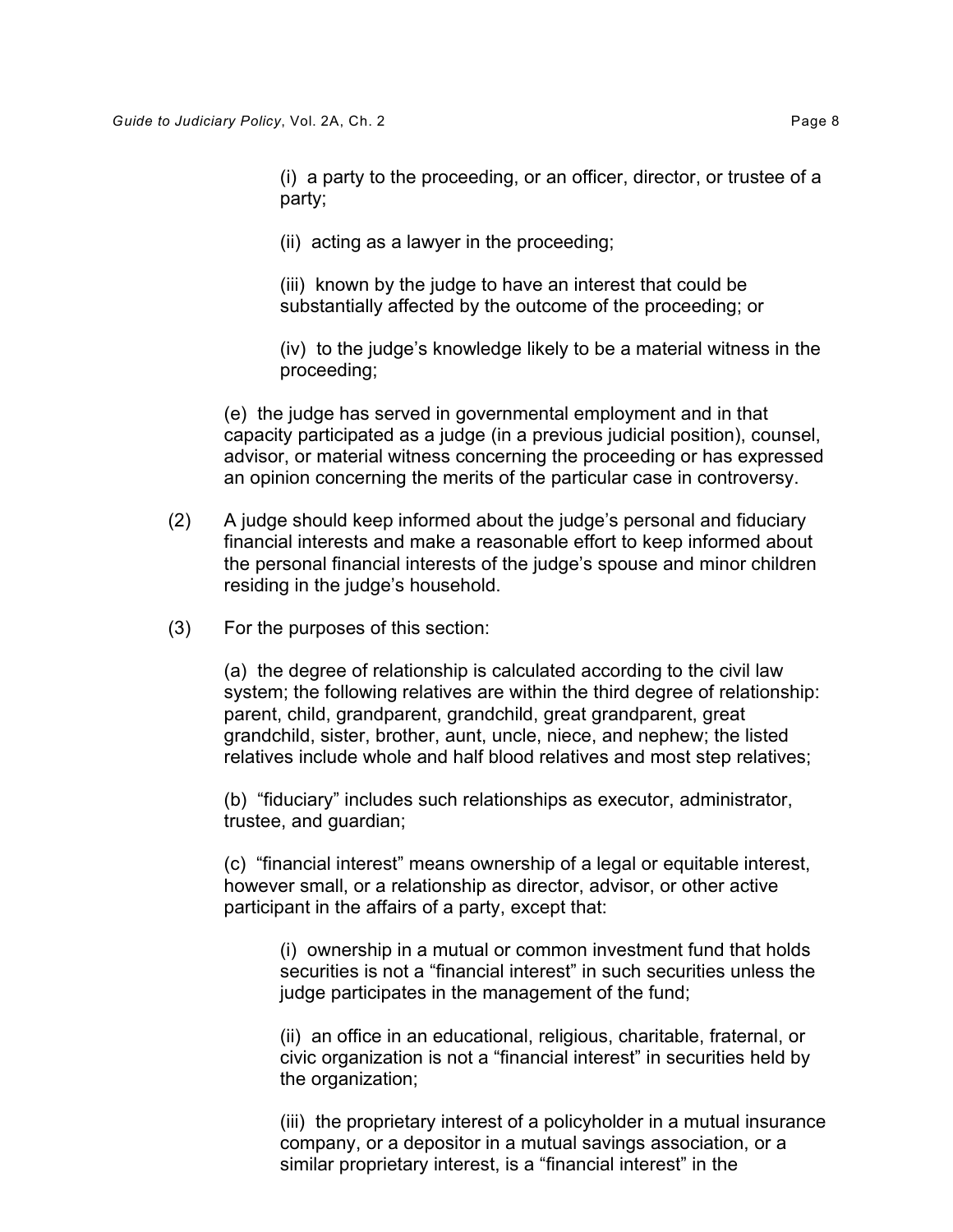organization only if the outcome of the proceeding could substantially affect the value of the interest;

(iv) ownership of government securities is a "financial interest" in the issuer only if the outcome of the proceeding could substantially affect the value of the securities;

(d) "proceeding" includes pretrial, trial, appellate review, or other stages of litigation.

- (4) Notwithstanding the preceding provisions of this Canon, if a judge would be disqualified because of a financial interest in a party (other than an interest that could be substantially affected by the outcome), disqualification is not required if the judge (or the judge's spouse or minor child) divests the interest that provides the grounds for disqualification.
- D. Remittal of Disqualification. Instead of withdrawing from the proceeding, a judge disqualified by Canon 3C(1) may, except in the circumstances specifically set out in subsections (a) through (e), disclose on the record the basis of disqualification. The judge may participate in the proceeding if, after that disclosure, the parties and their lawyers have an opportunity to confer outside the presence of the judge, all agree in writing or on the record that the judge should not be disqualified, and the judge is then willing to participate. The agreement should be incorporated in the record of the proceeding.

#### **COMMENTARY**

**Canon 3A(3).** The duty to hear all proceedings fairly and with patience is not inconsistent with the duty to dispose promptly of the business of the court. Courts can be efficient and businesslike while being patient and deliberate.

The duty under Canon 2 to act in a manner that promotes public confidence in the integrity and impartiality of the judiciary applies to all the judge's activities, including the discharge of the judge's adjudicative and administrative responsibilities. The duty to be respectful includes the responsibility to avoid comment or behavior that could reasonably be interpreted as harassment, prejudice or bias.

**Canon 3A(4).** The restriction on ex parte communications concerning a proceeding includes communications from lawyers, law teachers, and others who are not participants in the proceeding. A judge may consult with other judges or with court personnel whose function is to aid the judge in carrying out adjudicative responsibilities. A judge should make reasonable efforts to ensure that law clerks and other court personnel comply with this provision.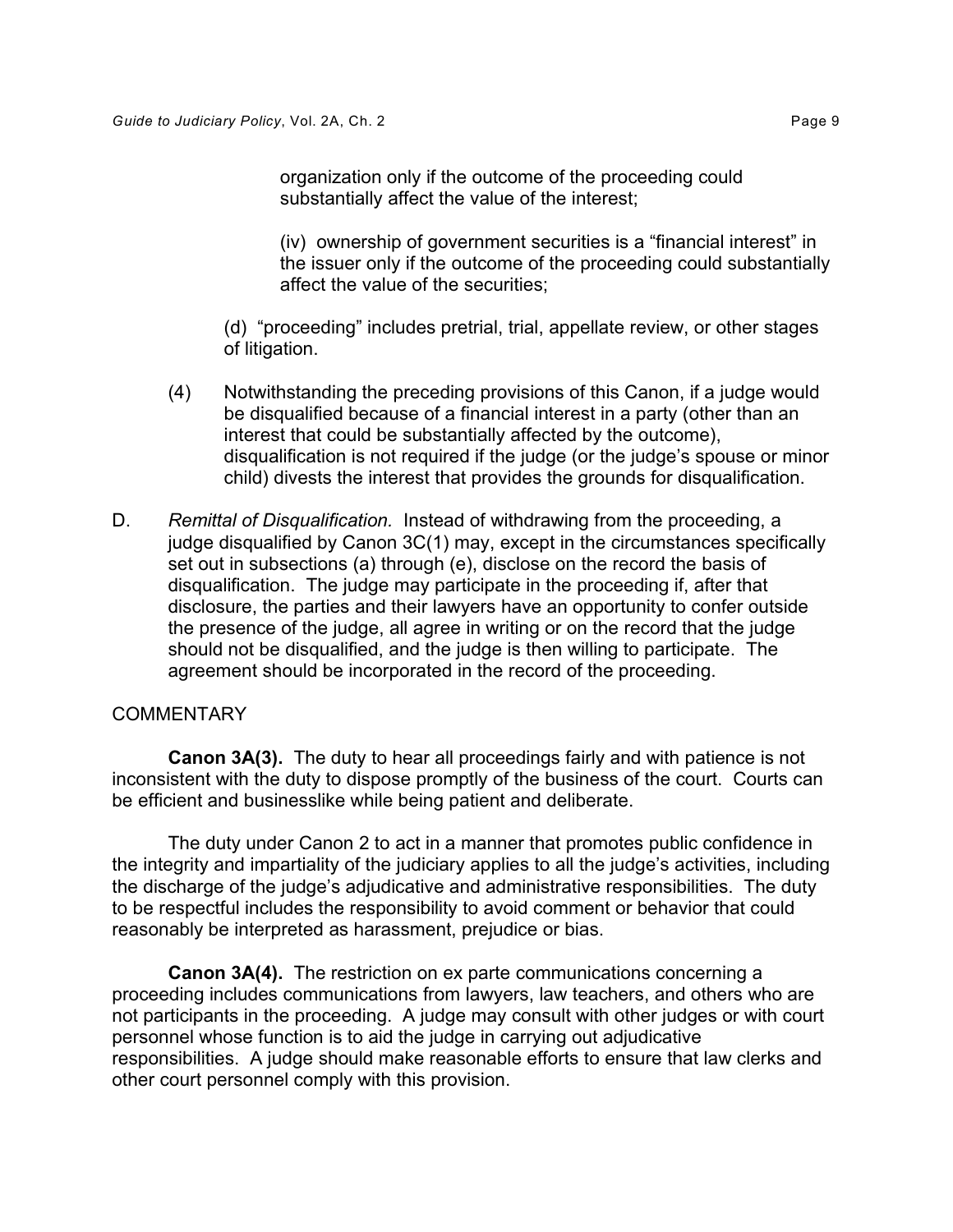A judge may encourage and seek to facilitate settlement but should not act in a manner that coerces any party into surrendering the right to have the controversy resolved by the courts.

**Canon 3A(5).** In disposing of matters promptly, efficiently, and fairly, a judge must demonstrate due regard for the rights of the parties to be heard and to have issues resolved without unnecessary cost or delay. A judge should monitor and supervise cases to reduce or eliminate dilatory practices, avoidable delays, and unnecessary costs.

Prompt disposition of the court's business requires a judge to devote adequate time to judicial duties, to be punctual in attending court and expeditious in determining matters under submission, and to take reasonable measures to ensure that court personnel, litigants, and their lawyers cooperate with the judge to that end.

**Canon 3A(6).** The admonition against public comment about the merits of a pending or impending matter continues until the appellate process is complete. If the public comment involves a case from the judge's own court, the judge should take particular care so that the comment does not denigrate public confidence in the judiciary's integrity and impartiality, which would violate Canon 2A. A judge may comment publicly on proceedings in which the judge is a litigant in a personal capacity, but not on mandamus proceedings when the judge is a litigant in an official capacity (but the judge may respond in accordance with Fed. R. App. P. 21(b)).

**Canon 3B(3).** A judge's appointees include assigned counsel, officials such as referees, commissioners, special masters, receivers, guardians, and personnel such as law clerks, secretaries, and judicial assistants. Consent by the parties to an appointment or an award of compensation does not relieve the judge of the obligation prescribed by this subsection.

**Canon 3B(5).** Appropriate action may include direct communication with the judge or lawyer, other direct action if available, reporting the conduct to the appropriate authorities, or, when the judge believes that a judge's or lawyer's conduct is caused by drugs, alcohol, or a medical condition, making a confidential referral to an assistance program. Appropriate action may also include responding to a subpoena to testify or otherwise participating in judicial or lawyer disciplinary proceedings; a judge should be candid and honest with disciplinary authorities.

**Canon 3C.** Recusal considerations applicable to a judge's spouse should also be considered with respect to a person other than a spouse with whom the judge maintains both a household and an intimate relationship.

**Canon 3C(1)(c).** In a criminal proceeding, a victim entitled to restitution is not, within the meaning of this Canon, a party to the proceeding or the subject matter in controversy. A judge who has a financial interest in the victim of a crime is not required by Canon 3C(1)(c) to disqualify from the criminal proceeding, but the judge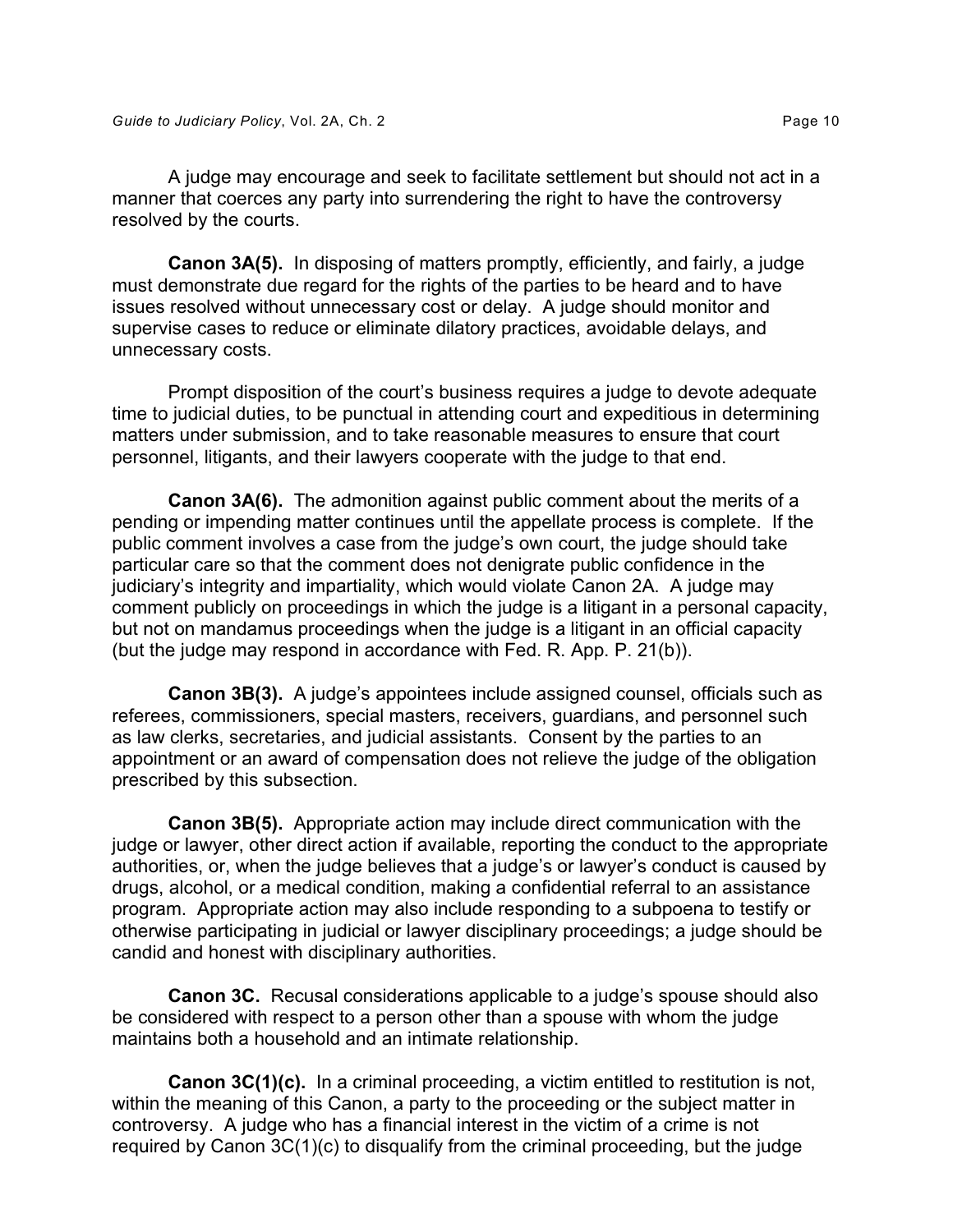must do so if the judge's impartiality might reasonably be questioned under Canon 3C(1) or if the judge has an interest that could be substantially affected by the outcome of the proceeding under Canon 3C(1)(d)(iii).

**Canon 3C(1)(d)(ii).** The fact that a lawyer in a proceeding is affiliated with a law firm with which a relative of the judge is affiliated does not of itself disqualify the judge. However, if "the judge's impartiality might reasonably be questioned" under Canon 3C(1), or the relative is known by the judge to have an interest in the law firm that could be "substantially affected by the outcome of the proceeding" under Canon 3C(1)(d)(iii), the judge's disqualification is required.

## **CANON 4: A JUDGE MAY ENGAGE IN EXTRAJUDICIAL ACTIVITIES THAT ARE CONSISTENT WITH THE OBLIGATIONS OF JUDICIAL OFFICE**

A judge may engage in extrajudicial activities, including law-related pursuits and civic, charitable, educational, religious, social, financial, fiduciary, and governmental activities, and may speak, write, lecture, and teach on both law-related and nonlegal subjects. However, a judge should not participate in extrajudicial activities that detract from the dignity of the judge's office, interfere with the performance of the judge's official duties, reflect adversely on the judge's impartiality, lead to frequent disqualification, or violate the limitations set forth below.

## A. *Law-related Activities.*

- (1) *Speaking, Writing, and Teaching.* A judge may speak, write, lecture, teach, and participate in other activities concerning the law, the legal system, and the administration of justice.
- (2) *Consultation.* A judge may consult with or appear at a public hearing before an executive or legislative body or official:

(a) on matters concerning the law, the legal system, or the administration of justice;

(b) to the extent that it would generally be perceived that a judge's judicial experience provides special expertise in the area; or

(c) when the judge is acting pro se in a matter involving the judge or the judge's interest.

(3) *Organizations.* A judge may participate in and serve as a member, officer, director, trustee, or nonlegal advisor of a nonprofit organization devoted to the law, the legal system, or the administration of justice and may assist such an organization in the management and investment of funds. A judge may make recommendations to public and private fund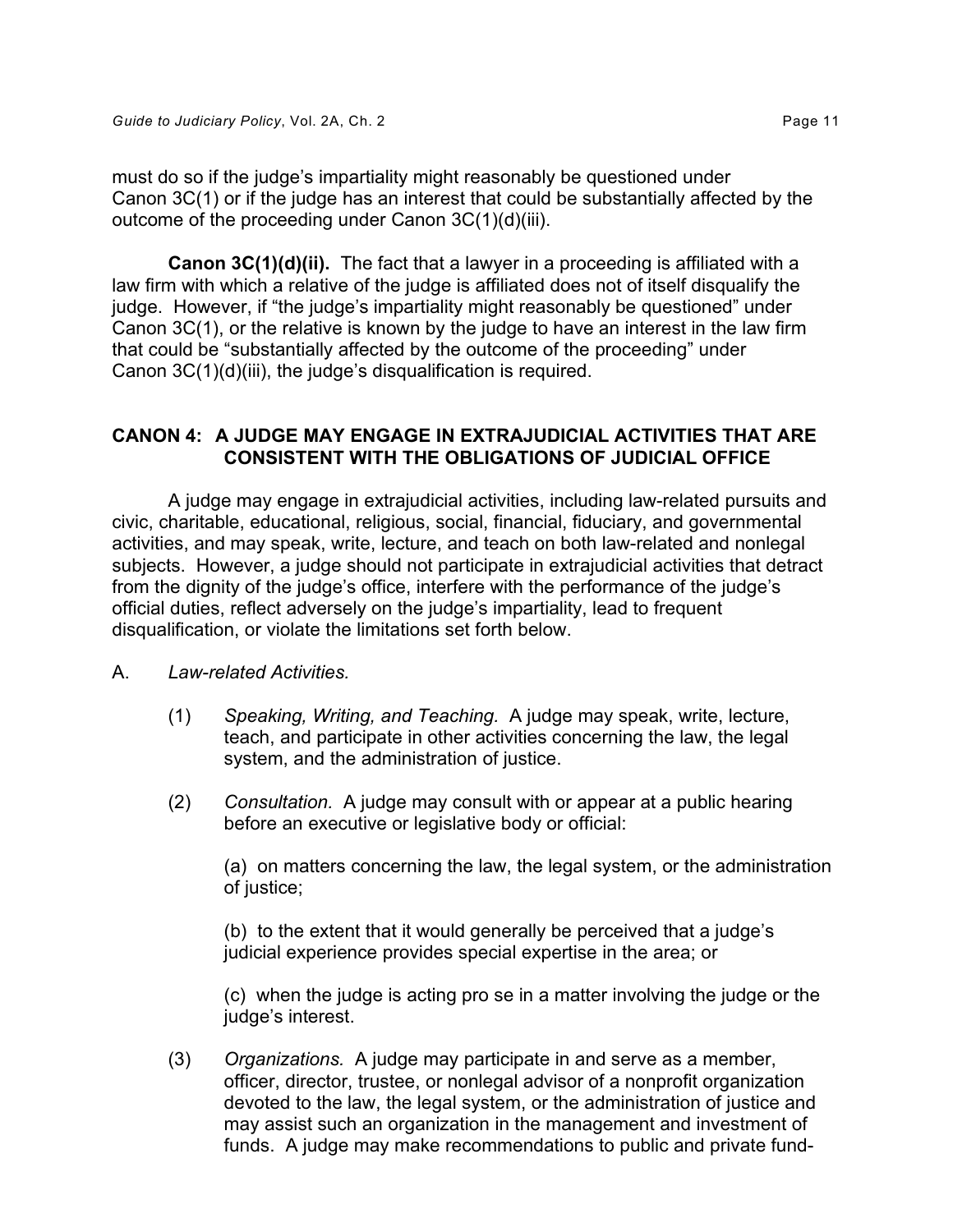granting agencies about projects and programs concerning the law, the legal system, and the administration of justice.

- (4) *Arbitration and Mediation.* A judge should not act as an arbitrator or mediator or otherwise perform judicial functions apart from the judge's official duties unless expressly authorized by law.
- (5) *Practice of Law.* A judge should not practice law and should not serve as a family member's lawyer in any forum. A judge may, however, act pro se and may, without compensation, give legal advice to and draft or review documents for a member of the judge's family.
- B. *Civic and Charitable Activities.* A judge may participate in and serve as an officer, director, trustee, or nonlegal advisor of a nonprofit civic, charitable, educational, religious, or social organization, subject to the following limitations:
	- $(1)$  A judge should not serve if it is likely that the organization will either be engaged in proceedings that would ordinarily come before the judge or be regularly engaged in adversary proceedings in any court.
	- (2) A judge should not give investment advice to such an organization but may serve on its board of directors or trustees even though it has the responsibility for approving investment decisions.
- C. *Fund Raising.* A judge may assist nonprofit law-related, civic, charitable, educational, religious, or social organizations in planning fund-raising activities and may be listed as an officer, director, or trustee. A judge may solicit funds for such an organization from judges over whom the judge does not exercise supervisory or appellate authority and from members of the judge's family. Otherwise, a judge should not personally participate in fund-raising activities, solicit funds for any organization, or use or permit the use of the prestige of judicial office for that purpose. A judge should not personally participate in membership solicitation if the solicitation might reasonably be perceived as coercive or is essentially a fund-raising mechanism.
- D. *Financial Activities.* 
	- (1) A judge may hold and manage investments, including real estate, and engage in other remunerative activity, but should refrain from financial and business dealings that exploit the judicial position or involve the judge in frequent transactions or continuing business relationships with lawyers or other persons likely to come before the court on which the judge serves.
	- (2) A judge may serve as an officer, director, active partner, manager, advisor, or employee of a business only if the business is closely held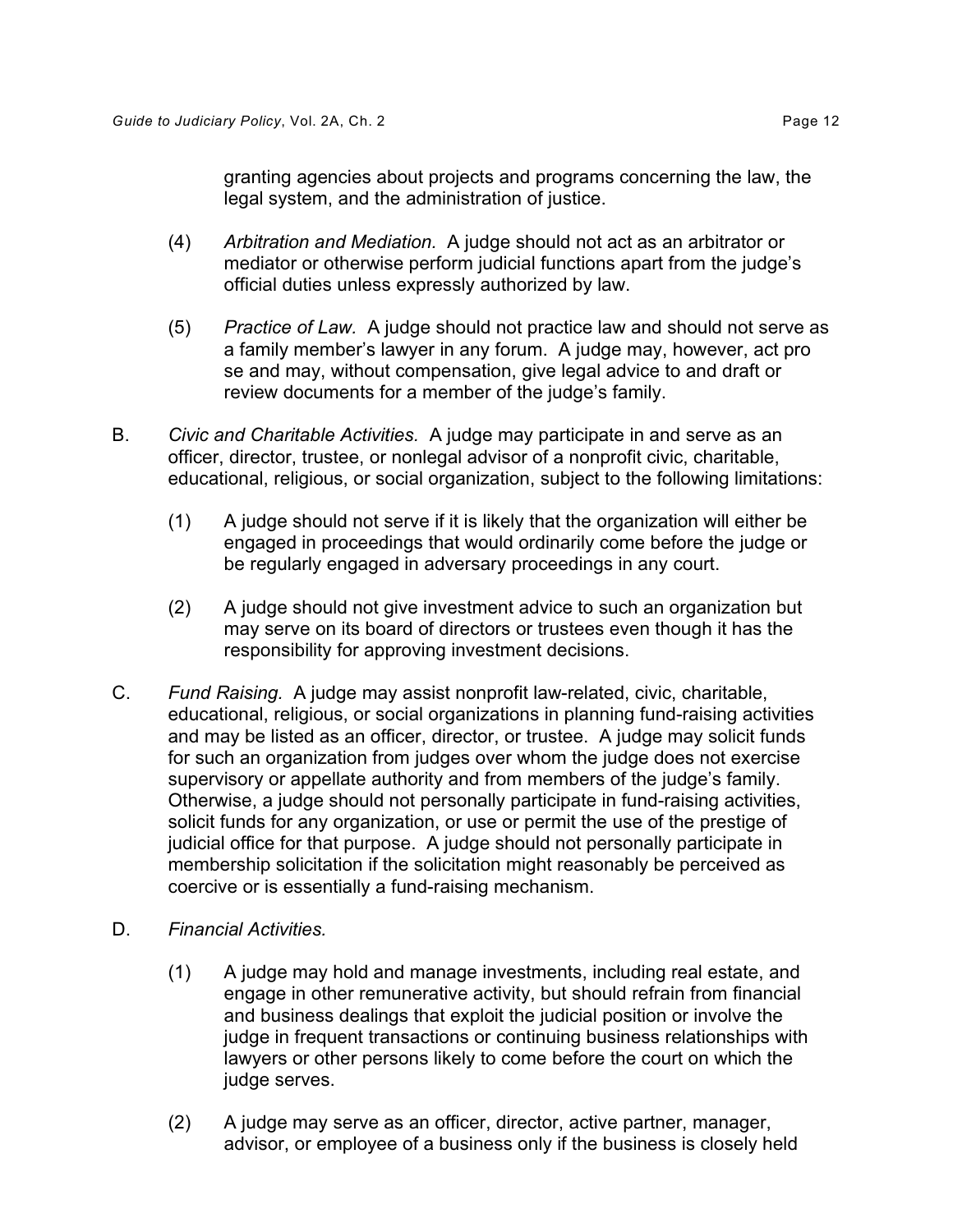and controlled by members of the judge's family. For this purpose, "members of the judge's family" means persons related to the judge or the judge's spouse within the third degree of relationship as defined in Canon 3C(3)(a), any other relative with whom the judge or the judge's spouse maintains a close familial relationship, and the spouse of any of the foregoing.

- (3) As soon as the judge can do so without serious financial detriment, the judge should divest investments and other financial interests that might require frequent disqualification.
- (4) A judge should comply with the restrictions on acceptance of gifts and the prohibition on solicitation of gifts set forth in the Judicial Conference Gift Regulations. A judge should endeavor to prevent any member of the judge's family residing in the household from soliciting or accepting a gift except to the extent that a judge would be permitted to do so by the Judicial Conference Gift Regulations. A "member of the judge's family" means any relative of a judge by blood, adoption, or marriage, or any person treated by a judge as a member of the judge's family.
- (5) A judge should not disclose or use nonpublic information acquired in a judicial capacity for any purpose unrelated to the judge's official duties.
- E. *Fiduciary Activities.* A judge may serve as the executor, administrator, trustee, guardian, or other fiduciary only for the estate, trust, or person of a member of the judge's family as defined in Canon 4D(4). As a family fiduciary a judge is subject to the following restrictions:
	- $(1)$  The judge should not serve if it is likely that as a fiduciary the judge would be engaged in proceedings that would ordinarily come before the judge or if the estate, trust, or ward becomes involved in adversary proceedings in the court on which the judge serves or one under its appellate jurisdiction.
	- (2) While acting as a fiduciary, a judge is subject to the same restrictions on financial activities that apply to the judge in a personal capacity.
- F. Governmental Appointments. A judge may accept appointment to a governmental committee, commission, or other position only if it is one that concerns the law, the legal system, or the administration of justice, or if appointment of a judge is required by federal statute. A judge should not, in any event, accept such an appointment if the judge's governmental duties would tend to undermine the public confidence in the integrity, impartiality, or independence of the judiciary. A judge may represent the judge's country, state, or locality on ceremonial occasions or in connection with historical, educational, and cultural activities.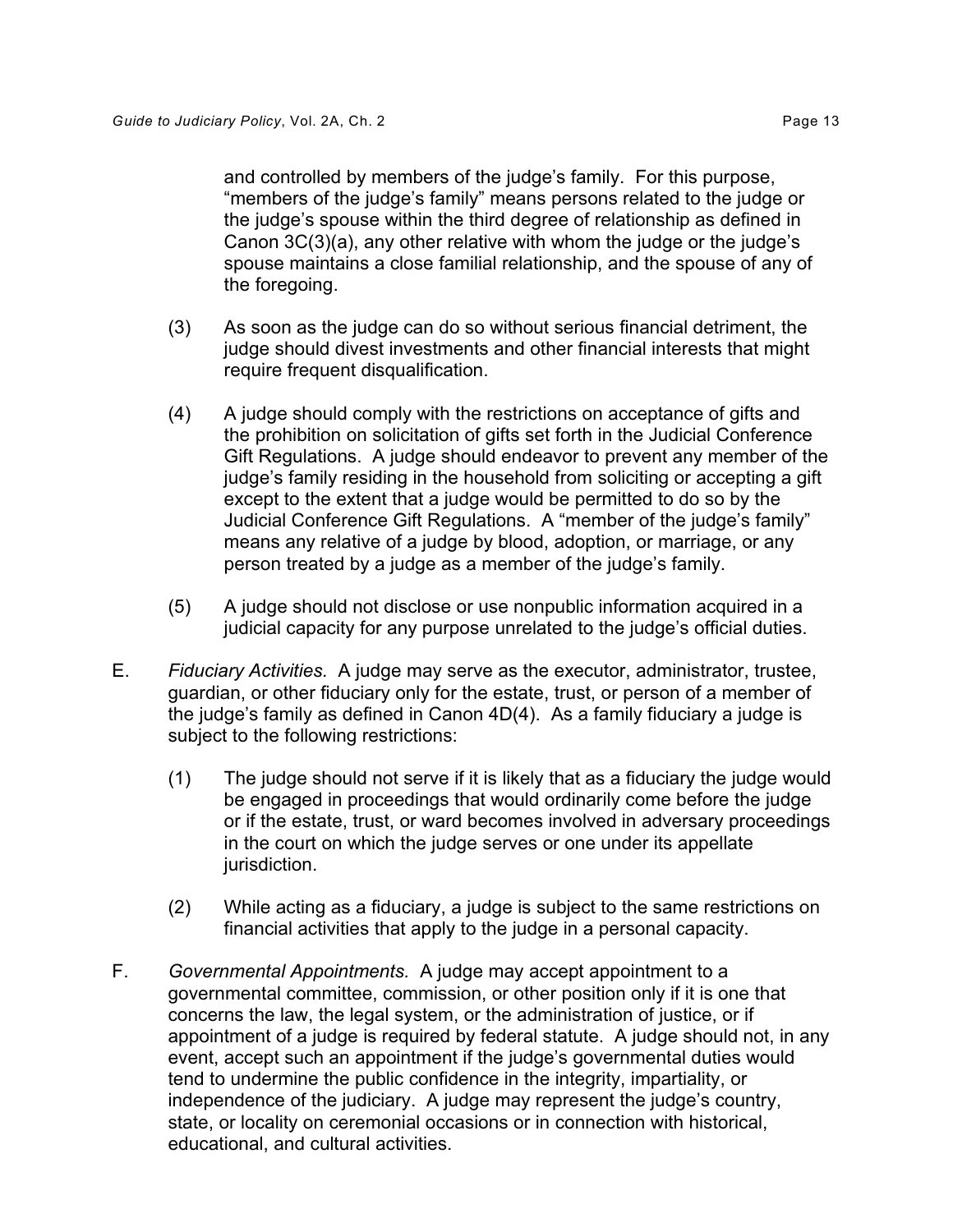- G. *Chambers, Resources, and Staff.* A judge should not to any substantial degree use judicial chambers, resources, or staff to engage in extrajudicial activities permitted by this Canon.
- H. Compensation, Reimbursement, and Financial Reporting. A judge may accept compensation and reimbursement of expenses for the law-related and extrajudicial activities permitted by this Code if the source of the payments does not give the appearance of influencing the judge in the judge's judicial duties or otherwise give the appearance of impropriety, subject to the following restrictions:
	- (1) Compensation should not exceed a reasonable amount nor should it exceed what a person who is not a judge would receive for the same activity.
	- (2) Expense reimbursement should be limited to the actual costs of travel, food, and lodging reasonably incurred by the judge and, where appropriate to the occasion, by the judge's spouse or relative. Any additional payment is compensation.
	- (3) A judge should make required financial disclosures, including disclosures of gifts and other things of value, in compliance with applicable statutes and Judicial Conference regulations and directives.

## **COMMENTARY**

**Canon 4.** Complete separation of a judge from extrajudicial activities is neither possible nor wise; a judge should not become isolated from the society in which the judge lives. As a judicial officer and a person specially learned in the law, a judge is in a unique position to contribute to the law, the legal system, and the administration of justice, including revising substantive and procedural law and improving criminal and juvenile justice. To the extent that the judge's time permits and impartiality is not compromised, the judge is encouraged to do so, either independently or through a bar association, judicial conference, or other organization dedicated to the law. Subject to the same limitations, judges may also engage in a wide range of non-law-related activities.

Within the boundaries of applicable law (*see, e.g.*, 18 U.S.C. § 953) a judge may express opposition to the persecution of lawyers and judges anywhere in the world if the judge has ascertained, after reasonable inquiry, that the persecution is occasioned by conflict between the professional responsibilities of the persecuted judge or lawyer and the policies or practices of the relevant government.

A person other than a spouse with whom the judge maintains both a household and an intimate relationship should be considered a member of the judge's family for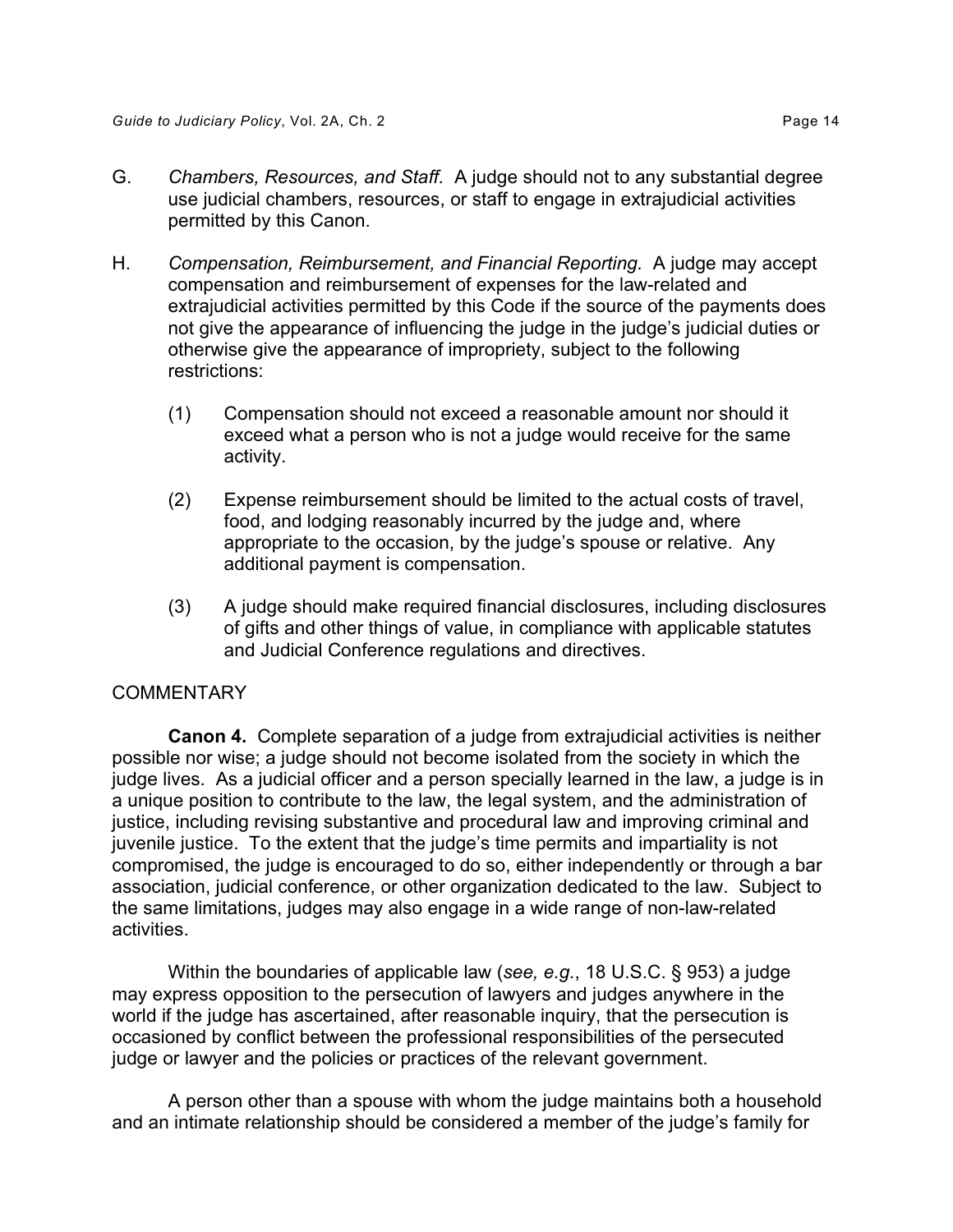purposes of legal assistance under Canon 4A(5), fund raising under Canon 4C, and family business activities under Canon 4D(2).

**Canon 4A.** Teaching and serving on the board of a law school are permissible, but in the case of a for-profit law school, board service is limited to a nongoverning advisory board.

Consistent with this Canon, a judge may encourage lawyers to provide pro bono legal services.

**Canon 4A(4).** This Canon generally prohibits a judge from mediating a state court matter, except in unusual circumstances (*e.g.*, when a judge is mediating a federal matter that cannot be resolved effectively without addressing the related state court matter).

**Canon 4A(5).** A judge may act pro se in all legal matters, including matters involving litigation and matters involving appearances before or other dealings with governmental bodies. In so doing, a judge must not abuse the prestige of office to advance the interests of the judge or the judge's family.

**Canon 4B.** The changing nature of some organizations and their exposure to litigation make it necessary for a judge regularly to reexamine the activities of each organization with which the judge is affiliated to determine if the judge's continued association is appropriate. For example, in many jurisdictions, charitable hospitals are in court more often now than in the past.

**Canon 4C.** A judge may attend fund-raising events of law-related and other organizations although the judge may not be a speaker, a guest of honor, or featured on the program of such an event. Use of a judge's name, position in the organization, and judicial designation on an organization's letterhead, including when used for fund raising or soliciting members, does not violate Canon 4C if comparable information and designations are listed for others.

**Canon 4D(1), (2), and (3).** Canon 3 requires disqualification of a judge in any proceeding in which the judge has a financial interest, however small. Canon 4D requires a judge to refrain from engaging in business and from financial activities that might interfere with the impartial performance of the judge's judicial duties. Canon 4H requires a judge to report compensation received for activities outside the judicial office. A judge has the rights of an ordinary citizen with respect to financial affairs, except for limitations required to safeguard the proper performance of the judge's duties. A judge's participation in a closely held family business, while generally permissible, may be prohibited if it takes too much time or involves misuse of judicial prestige or if the business is likely to come before the court on which the judge serves. Owning and receiving income from investments do not as such affect the performance of a judge's duties.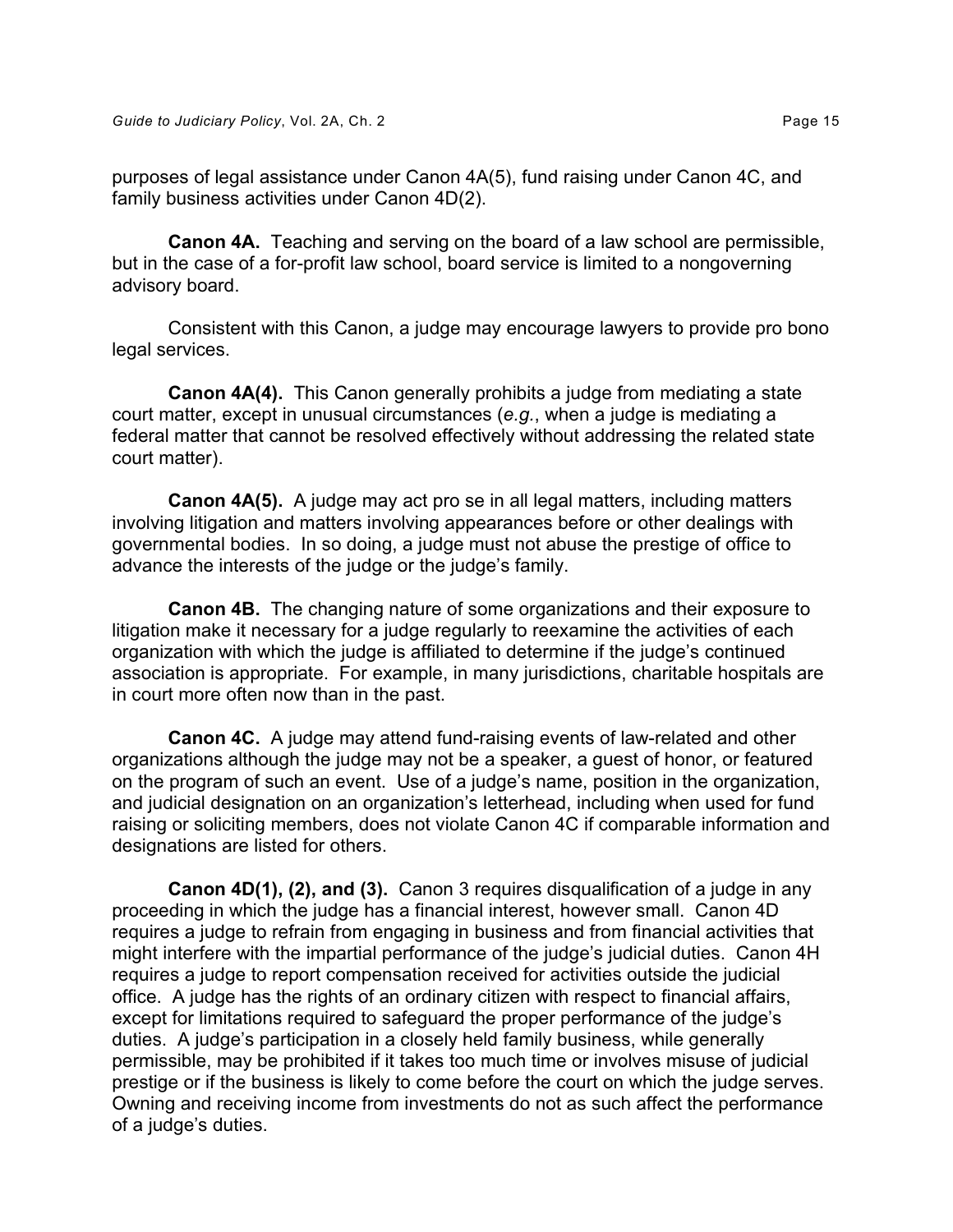**Canon 4D(5).** The restriction on using nonpublic information is not intended to affect a judge's ability to act on information as necessary to protect the health or safety of the judge or a member of a judge's family, court personnel, or other judicial officers if consistent with other provisions of this Code.

**Canon 4E.** Mere residence in the judge's household does not by itself make a person a member of the judge's family for purposes of this Canon. The person must be treated by the judge as a member of the judge's family.

The Applicable Date of Compliance provision of this Code addresses continued service as a fiduciary.

A judge's obligation under this Code and the judge's obligation as a fiduciary may come into conflict. For example, a judge should resign as a trustee if it would result in detriment to the trust to divest holdings whose retention would require frequent disqualification of the judge in violation of Canon 4D(3).

**Canon 4F.** The appropriateness of accepting extrajudicial assignments must be assessed in light of the demands on judicial resources and the need to protect the courts from involvement in matters that may prove to be controversial. Judges should not accept governmental appointments that could interfere with the effectiveness and independence of the judiciary, interfere with the performance of the judge's judicial responsibilities, or tend to undermine public confidence in the judiciary.

**Canon 4H.** A judge is not required by this Code to disclose income, debts, or investments, except as provided in this Canon. The Ethics Reform Act of 1989 and implementing regulations promulgated by the Judicial Conference impose additional restrictions on judges' receipt of compensation. That Act and those regulations should be consulted before a judge enters into any arrangement involving the receipt of compensation. The restrictions so imposed include but are not limited to: (1) a prohibition against receiving "honoraria" (defined as anything of value received for a speech, appearance, or article), (2) a prohibition against receiving compensation for service as a director, trustee, or officer of a profit or nonprofit organization, (3) a requirement that compensated teaching activities receive prior approval, and (4) a limitation on the receipt of "outside earned income."

## **CANON 5: A JUDGE SHOULD REFRAIN FROM POLITICAL ACTIVITY**

A. *General Prohibitions.* A judge should not:

- $(1)$  act as a leader or hold any office in a political organization;
- (2) make speeches for a political organization or candidate, or publicly endorse or oppose a candidate for public office; or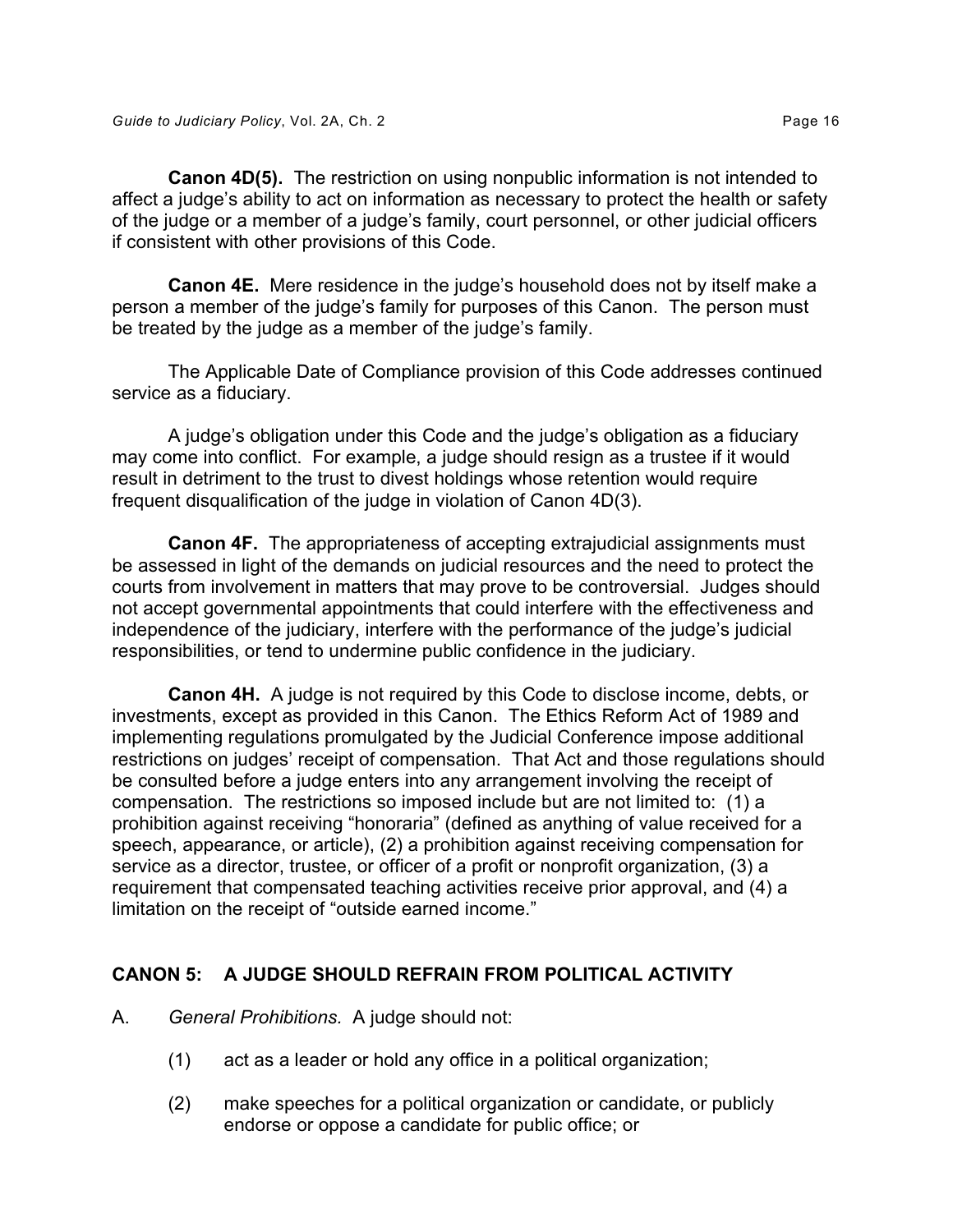- (3) solicit funds for, pay an assessment to, or make a contribution to a political organization or candidate, or attend or purchase a ticket for a dinner or other event sponsored by a political organization or candidate.
- B. *Resignation upon Candidacy.* A judge should resign the judicial office if the judge becomes a candidate in a primary or general election for any office.
- C. Other Political Activity. A judge should not engage in any other political activity. This provision does not prevent a judge from engaging in activities described in Canon 4.

### **COMMENTARY**

The term "political organization" refers to a political party, a group affiliated with a political party or candidate for public office, or an entity whose principal purpose is to advocate for or against political candidates or parties in connection with elections for public office.

## **Compliance with the Code of Conduct**

Anyone who is an officer of the federal judicial system authorized to perform judicial functions is a judge for the purpose of this Code. All judges should comply with this Code except as provided below.

A. Part-time Judge

A part-time judge is a judge who serves part-time, whether continuously or periodically, but is permitted by law to devote time to some other profession or occupation and whose compensation for that reason is less than that of a full-time judge. A part-time judge:

- $(1)$  is not required to comply with Canons  $4A(4)$ ,  $4A(5)$ ,  $4D(2)$ ,  $4E$ ,  $4F$ , or 4H(3);
- (2) except as provided in the Conflict-of-Interest Rules for Part-time Magistrate Judges, should not practice law in the court on which the judge serves or in any court subject to that court's appellate jurisdiction, or act as a lawyer in a proceeding in which the judge has served as a judge or in any related proceeding.
- B. Judge Pro Tempore

A judge pro tempore is a person who is appointed to act temporarily as a judge or as a special master.